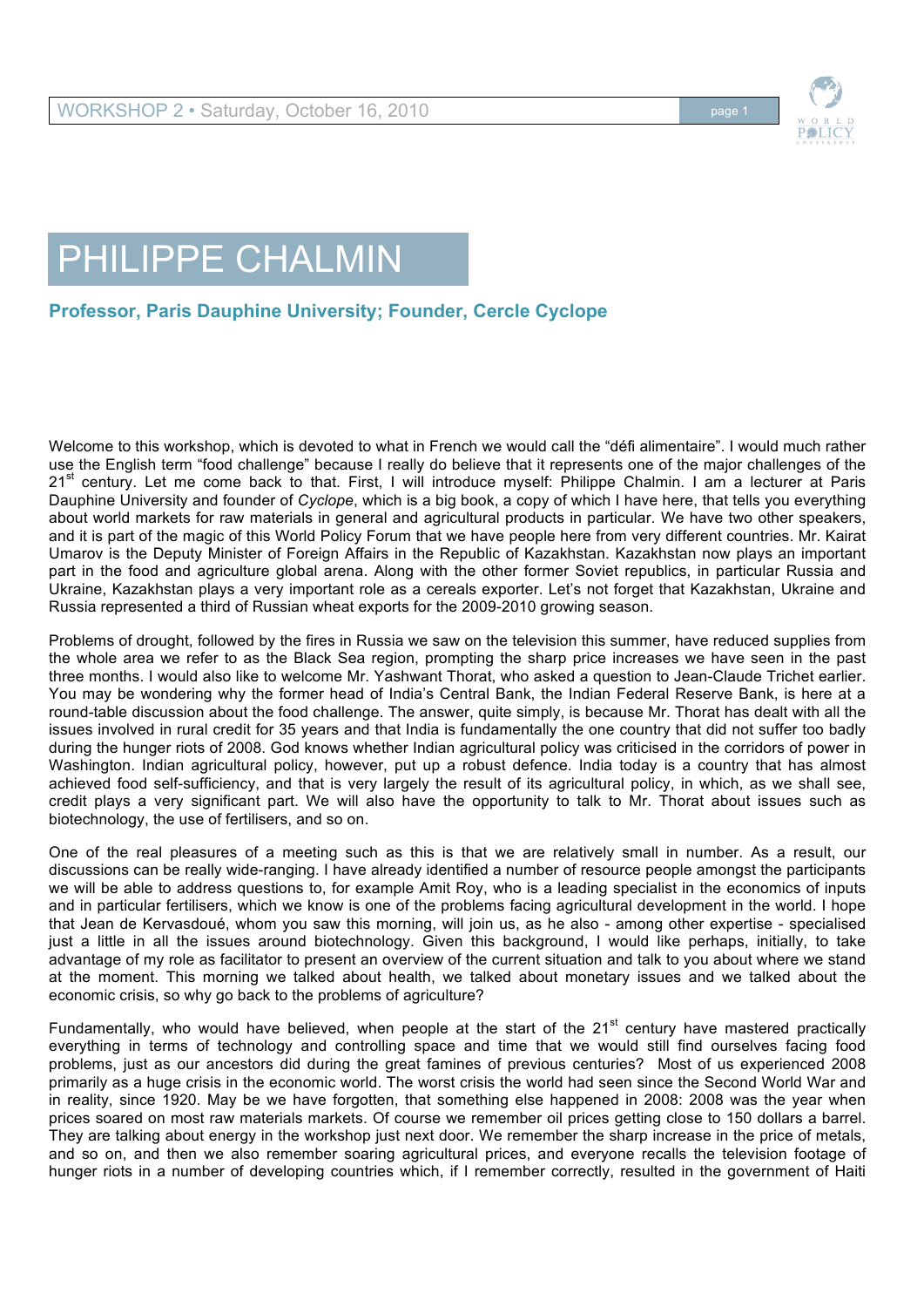



being overthrown. It's fair to say that Haiti may not be the perfect role model in terms of governance, but the fact that people were hungry prompted riots in a large number of countries.

The riots were caused by four - or fivefold increases, depending on the country, in the prices of the world's basic foodstuffs, including wheat, secondary cereals, soya, rice and dairy products, compared with 2006. What's more, we found ourselves in an extremely serious situation at the end of the 2007-2008 growing season, with stock relative to consumption at an almost unprecedented low level. Do you also remember the crisis meeting held at that time, in early June 2008, in the form of a World Food Summit in Rome organised by the FAO? All the world's leaders were there, all of them to some extent crying crocodile tears, saying: "Yes, yes, of course, we finally need to start thinking about agriculture." I remember, in particular, Bob Zoellick, President of the World Bank, saying that it was now time to put agriculture back at the top of the agenda in terms of development problems. Why had he not done so before? That's a different matter.

Firstly, the problems of agriculture have been largely swept aside by the intensity of the economic crisis. There were so many people to save that, as Mo Ibrahim said somewhat cynically just now, it was easier to save bankers than farmers. That's no great surprise, and it's true that we moved more quickly to save a number of the world's leading banks than a number of its agricultural systems. Then, as it happened, the two years that followed (2008-2009 and 2009-2010) were relatively good ones for agriculture. Cereals, for example, moved back into surplus. World prices returned to quite manageable levels without, however, falling back to where they were previously. The agricultural arena did not see the sharp fall in prices seen in other areas, such as oil, which fell from 147 to 30 dollars a barrel. Even so, there was a fairly marked fall in the major markets such as wheat, rice, maize, etc. Basically, everyone forgot about agriculture again.

And then 2010-2011 arrived. I should remind you that in agriculture, we talk about growing seasons, which traditionally begin, at least for cereals, on 1<sup>st</sup> July. For other products, the year begins on 1<sup>st</sup> October. So, we were living in a sort of precarious security, again with climatic problems. The problems came from my right, i.e. from Central Asia, Russia and Ukraine. Very severe droughts had a significant impact on cereal production in Russia and slightly less in Ukraine, though the reduction there was still considerable. Russia had probably its worst harvest in 40 years. Forty years put us back in the time of the USSR. At that time, the figures may have been slightly inflated. It was probably one of the lowest levels of production ever, and as I was saying earlier, in 2009-2010 Russia, Ukraine and Kazakhstan accounted for a third of world wheat exports.

It can be estimated that they exported 20 million tonnes less on a world market of 120 million tonnes. Add to that, quite simply, the demand associated with the economic recovery of a number of countries and changes in dietary habits. Add to that, and I will come back to it, programmes for producing energy from agricultural products, particularly in the United States. The bioenergy programme, for example, pumps out 100 million tonnes of maize in the United States every year. Once again, we saw a sharp increase in prices, initially marked, particularly in July and August, by an embargo on wheat exports to Russia and quotas on wheat exports to Ukraine; the situation was also characterised in September and October, as US maize and soya harvests came in lower than expected, by very considerable pressure on the markets for both cereals.

To give you a few figures, and I'm not going to bombard you with numbers, it's clear that in Europe for example — and I'm not forgetting that life in Morocco is very closely associated with Europe — the price of wheat increased from 120 to 220 euros a tonne during July and August. The increases for maize and soya were slightly lower. So, as ever, people again began to start talking about relaunching a coordinated programme for world agriculture. It has to be said that there were not too many people at the FAO's previous Food Summit, which took place in November 2009, exactly a year ago. Only two heads of State attended the event. Berlusconi because it meant he could avoid a court hearing in Milan and the Pope because it was being held in his State. No other heads of State were there. It was clear that agriculture had faded into the background and now it is suddenly in the foreground again. You may already be aware, and we will no doubt discuss it tomorrow, that the problem of the regulation of agricultural markets has been heavily emphasised in the G20 programme, which France will be leading next year. It is fair to say that there will be a lot of discussion around speculation in particular, the negative effect of speculation, and so on.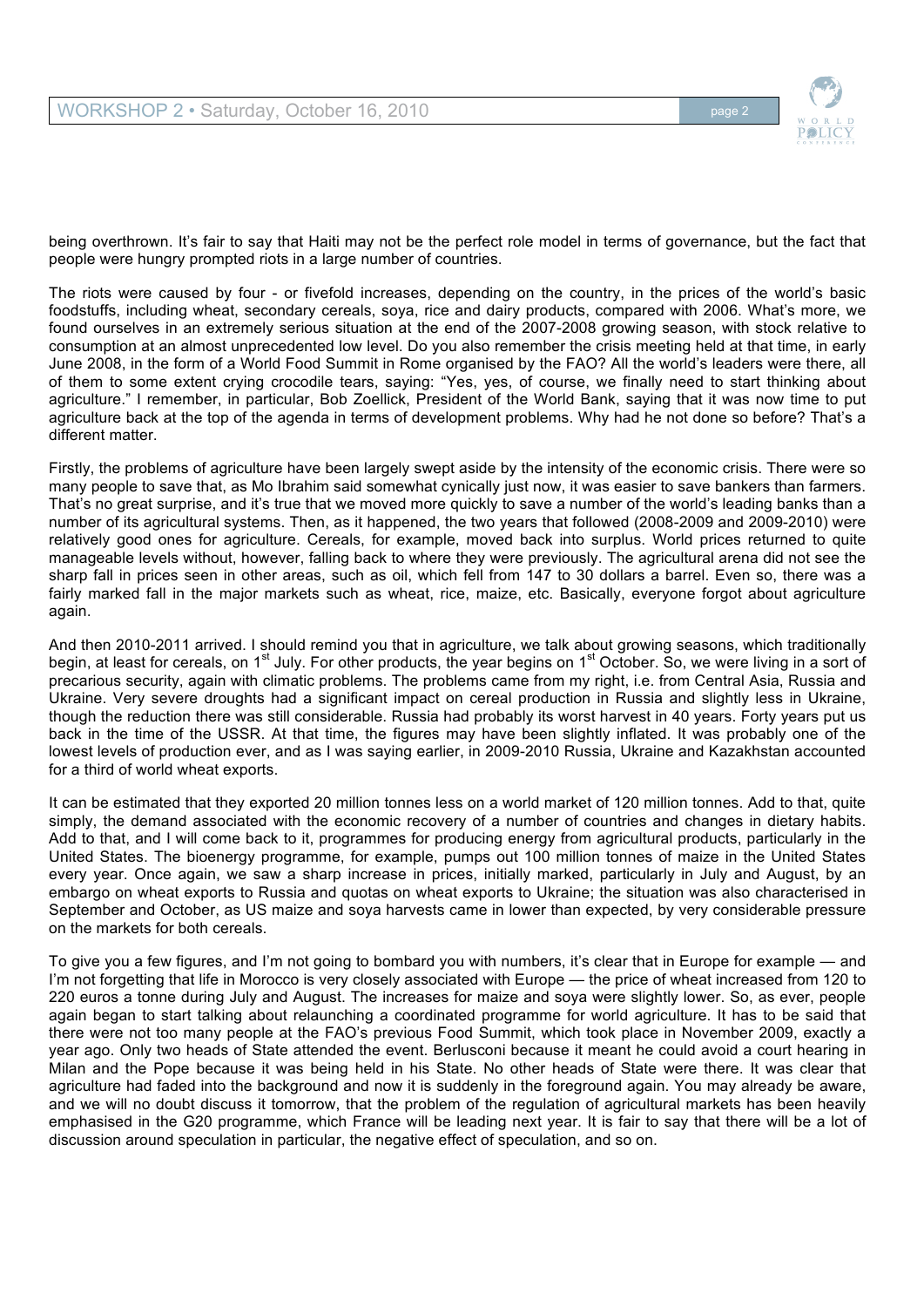

So I think the first question we need to address is: why were there such sharp increases in prices in 2008-2010? We need simply to remember one thing. We reached the end of the 20<sup>th</sup> century with extremely depressed agricultural prices. As most of you are not in the agricultural world, you won't have realised, but agricultural prices at the end of the 20<sup>th</sup> century, in real terms, i.e. taking inflation into account, and in spite of Mr. Trichet there was still a bit of inflation, reached probably their lowest levels in the whole of the  $20<sup>th</sup>$  century. We lived through this period with an illusion of abundance and, as prices were depressed and we were producing surpluses, the policies we followed were ones that involved dismantling agricultural policies. It was at this time that we began to unravel common agricultural policies in developed countries, particularly in Europe, but above all, and this was the most serious issue, in developing countries.

Except for a few countries such as India, which were able to withstand it, how many nations subjected to the rigour of the structural adjustment plans coming out of institutions in Washington, were obliged to do away with their cereals boards and the systems they had retained offering guaranteed prices to producers, etc.? The response was quite simple: "You'll see that with the free market, things will be fantastic; it's much better for you to buy on the world market to feed your urban consumers. As for the peasants, they don't vote anyway." That's a secondary issue. And of course, it was me who added that to the argument. It was also the time and it still is the time when many right-thinking people said, "Our systems of agriculture are much too intensive. We're going to the wall. We need to reject biotechnologies." I come from a country that has banned GMOs (Genetically Modified Organisms) completely. We'll be able to speak to Jean de Kervasdoué, who is here with us, in a little while. But I recall that in a perfectly fine country like Germany, the Minister of Agriculture, Renate Künast, was the leader of the Green Party and she dreamed of one thing only, namely switching the whole of German agriculture to bio-organic systems, which generally result in reducing yields by half. But that was fundamentally a secondary issue in a world characterised by abundance.

For 10 or 15 years, we have not seen a dismantling but the complete abandonment of any such idea. There was even talk of agricultural productivity and productivism. In countries like France it was practically a dirty word. At the same time, without people realising it, demand was increasing as a result of economic growth. The fact that many developing countries and emerging countries were accessing slightly richer dietary models resulted in ever-higher consumption of animal products. As luck would have it, that was not the case with my Indian and, theoretically at least, vegetarian neighbour. I say theoretically, because we were sitting next to each other at lunch and it seemed it was not entirely true. But it definitely was the case in a country like China. Young Chinese people have got richer. They have improved their diet and started eating pork, glazed duck, and so on. To take China as an example, it has become the world's largest importer of soya, with a growth in imports that is still continuing today to a considerable extent. Demand has also increased.

So, two areas that had not been expected up till then, but which can be explained to some extent by the search for new outlets, are both connected to biofuels. Biofuels were not the primary cause of the sudden increase in prices in 2008, but they did aggravate it. Today, the bulk of biofuel programmes are based around sugar cane, primarily in Brazil, which is understandable; the other main element is the bioethanol programme in the US, based primarily on cereals and mainly on maize. I have said that the world market is very simple. World production: 750 million tonnes, US production 300 to 350, use of maize for ethanol production: 100 million tonnes. The result is that there is more maize used in US ethanol than US maize available for export.

It's clear that at some point there was a kind of disarmament on the supply side even as demand was increasing. At some point, in around 2007-2008, the two crossed over. There was a lot of talks at the time about speculation. It's a word people don't like. It's a word politicians love to use to lambast unscrupulous speculators. It's fair to say that in agriculture, as in the whole of the raw materials sector, we have seen a number of bankers, some of whom are here with us today, take an interest in raw materials. Raw materials have become a new class of investment, with their own indices and so on. It has caused quite a stir in the markets. Nonetheless, I don't think we can attack speculation. Speculation can amplify an existing movement. It can add to its volatility.

It is not what creates the problem. If there had not been a drought in Russia, wheat prices would not have soared as they did. It's possible that speculators then added to the problem to some extent. The sort of comparison I always use is saying that speculation is like the foam on a wave. When there is a lot of wind, there are a lot of waves. There's a lot of foam and you can't tell the difference between the water and the foam. But when there's no wind, when the sea is calm, there's no foam. Fundamentally, we need to remember that it's the wave that makes the foam, not the foam that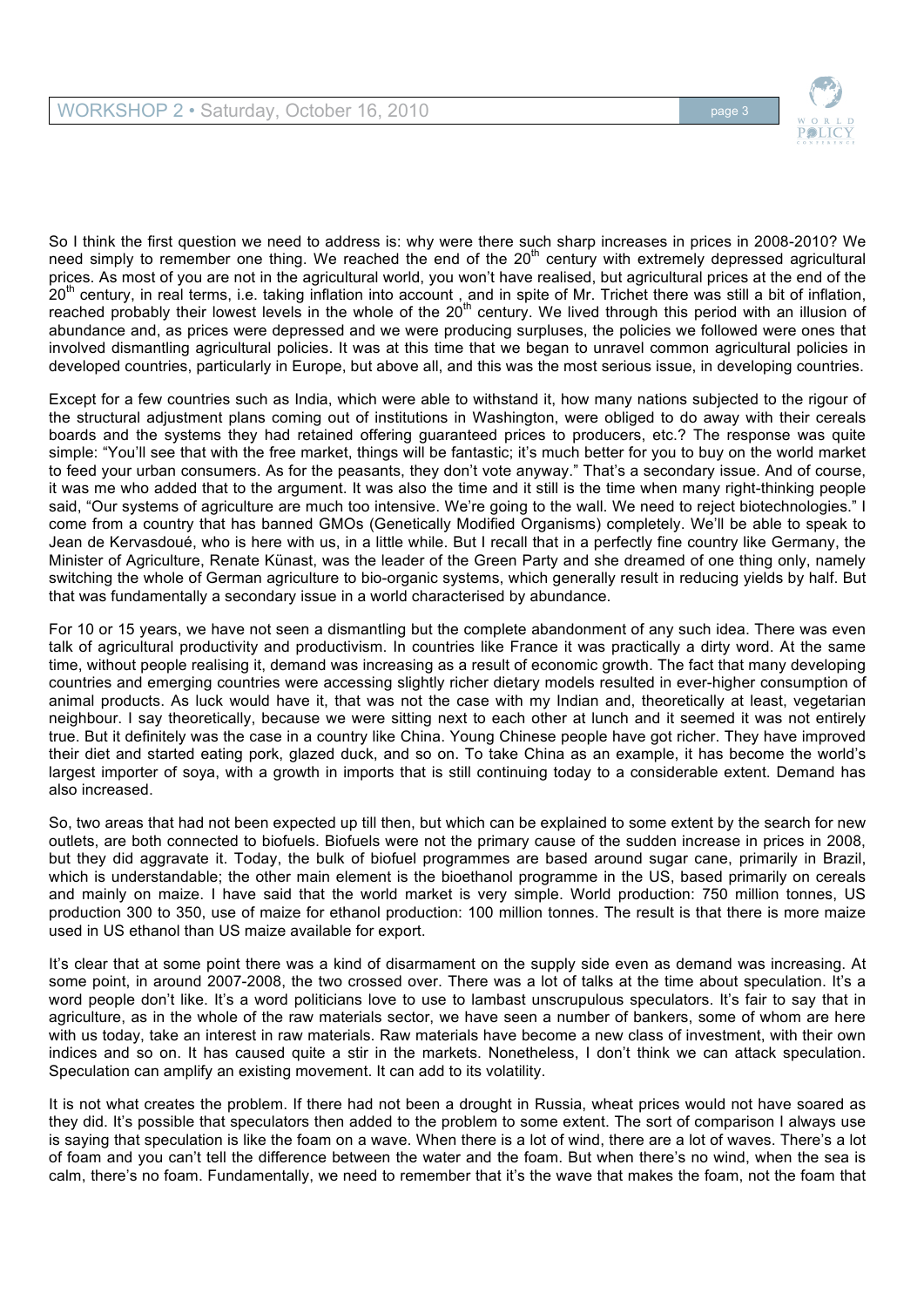

makes the wave. This is all the more the case insofar as in the agricultural world, we can make comparisons between products for which we have derivatives markets or 'financialised' markets as people say now. These are the big markets in Chicago, for wheat, maize, soya, etc.

But we also have products for which there are no derivatives markets. There are no derivatives markets for rice, for example. There are no future markets for rice. Rice pricing is Bangkok "physic pop"; there are no tools. No-one speculates on rice other than producers, wholesalers and consumers themselves. Rice prices increased even more sharply in 2008 than wheat prices. You may have heard, or at least the Europeans may have done, what has happened in the dairy products market. At the moment there are no derivatives markets worthy of the name for butter or milk powder. Yet the markets have still soared. In reality, rather than blaming speculation, we simply have to tell ourselves that the markets — at least that's my theory (please excuse a theory from a liberal) — that the markets are of some use. Markets send us a message.

When the dogs start barking because the house is on fire, you can kill the dog, but the house will still burn down. The dogs barked in the markets in 2008 and 2010 and said, "Be careful, look at what's happening in front of you. Look at the world's food needs. If you don't make an effort, we're going to force your hand by driving prices up to show you that you're facing a real challenge." So, what does this 21<sup>st</sup> century food challenge consist of? We talked this morning about the demographic challenge. I couldn't resist asking Jean what his predictions were. I was looking at a world population stabilising at around nine billion human beings by 2070. Perhaps there will only be eight. It doesn't change my argument to any significant extent, because the world population is already 6.5 or 6.7 billion people and 1 billion of these 6.7 billion are already suffering from food poverty. Not hunger. It lies somewhere between hunger and malnutrition: people who have poor diets as a result of poverty.

There are around 150 millions in India if I remember correctly. There are 6.5 billion of us, and 1 billion are suffering from food poverty. If we imagine that in two generations, there will be around 9 billion of us and we think we will have eradicated poverty completely, that everyone will have enough to eat, which would be fantastic, roughly speaking, taking into account the change in diets towards rather more animal proteins — and don't forget that to produce 1 unit of animal proteins, to produce 1 chicken, it takes 3 units of plant protein, to produce 1 unit of beef, you need 7 units of plant protein, so the processing by the animal is significant — so, roughly speaking, we can estimate that the food challenge the world faces is the ability to double our agricultural production in two generations to satisfy our food needs alone.

I haven't taken any energy requirements into account, as I'm not entirely sure of the reasoning for that to within a few plants. I think that the energy balance of producing ethanol from maize, if you include everything, barely evens out. I'm not even sure if it isn't negative. So let's forget the energy side and focus on the food challenge we face in the  $21<sup>st</sup>$ century: doubling the world's agricultural production simply in order to be able to respond to the growth in the demand for food. How does one go about doubling world agricultural production? One's first, naive reaction is a simple one: increase the area of land under cultivation. The problem is that there is no or at least only very little land that can be developed. There is the Cerrado in Brazil, the great plateau currently devoted to extensive livestock farming, which could be turned over to agriculture. The problem is avoiding extensive livestock farming going further up and into the Amazon region. But there are still around 100 million hectares that could be recovered.

There is probably potential in sub-Saharan Africa, but the quality of the soil is somewhat doubtful. Elsewhere there is very little and conversely, we need to think about urban growth. In countries such as China, urban growth consumes between 500.000 and 1 million hectares every year. Simply because cities are growing and in general, cities are in historic locations. They sit at the heart of good agricultural regions. What we lose along the way are good agricultural regions. When you arrive at Charles de Gaulle airport in Paris, you touch down on some of the best land in France, which is thus no longer available for cultivation of any kind. Let's move on. We don't want to waste time, so let's work simply on the basis of a constant area of usable agricultural land in the  $21<sup>st</sup>$  century. That may be somewhat pessimistic. I have to say in all honesty that the FAO thinks there is some potential.

Personally I am rather sceptical as to its reasoning insofar as our ancestors were intelligent people and the land that remains would be difficult to work, produce low yields and be subject to erosion. Perhaps our colleague here will talk to us about the virgin lands of Kazakhstan in the great era of Khrushchev. I would be curious to know what has become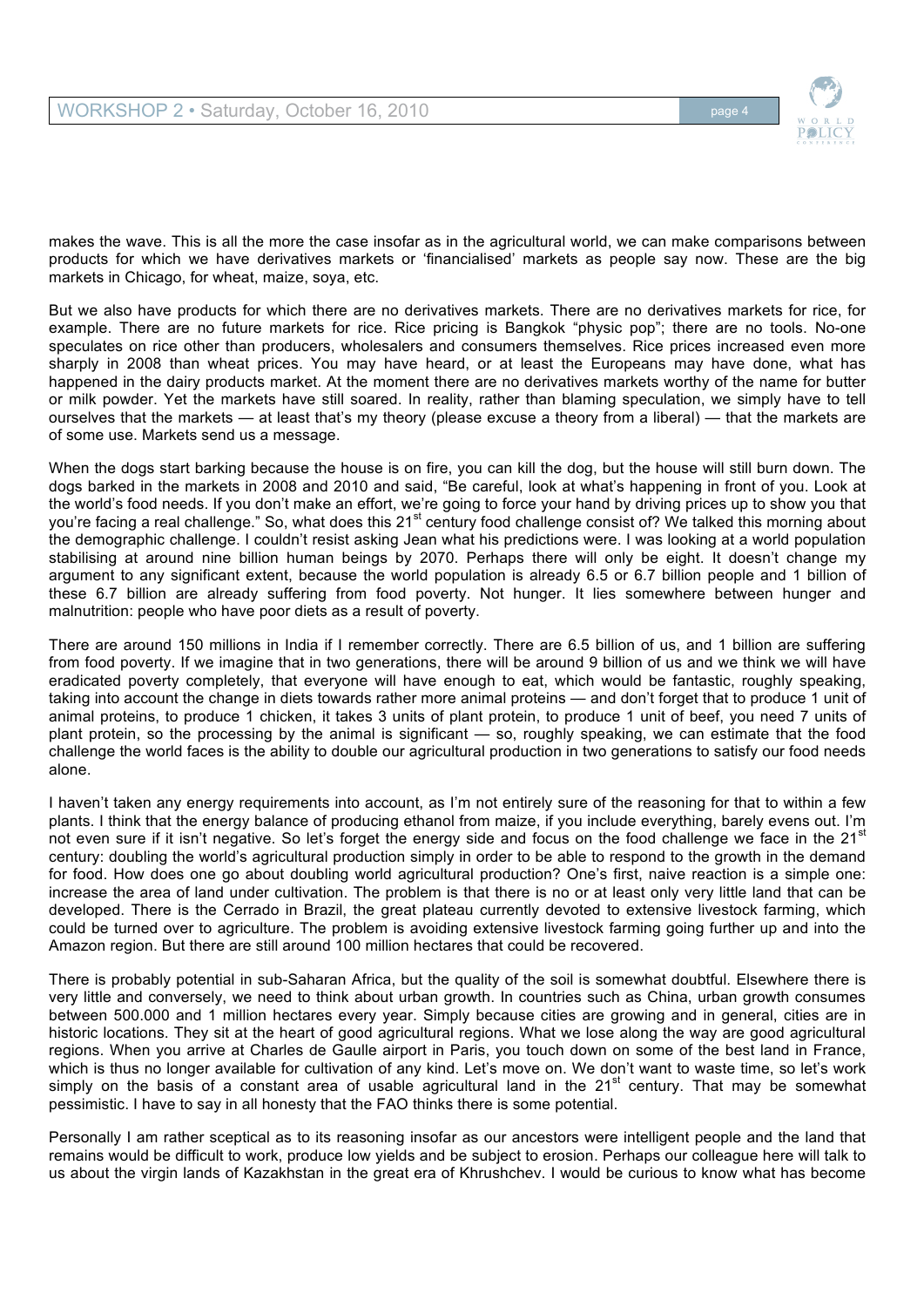

of it today. Be careful: growing more as a way out of the situation is probably not the right solution, particularly given that we need to take into account climate change in some areas, which are going to find themselves susceptible to worse droughts. Others run the risk of getting warm enough to thaw, but I think it will be some time before we can start ploughing up the Siberian or Canadian permafrost.

So, if I cannot increase the amount of land available, the challenge becomes a very simple one. It is about being able to double yields. So, how can we double the world's average yields? One's immediate reaction is to think about technological innovation. It certainly has its place and we should say something about it and take stock of the development of biotechnologies and GMOs, which are now covering increasingly large areas of the world and prompting extremely violent reactions from "civil society or at least its representatives". There will certainly be technical progress. There will be new green revolutions. How will they occur?

It will be interesting to see and examine the way the green revolution was managed in a country like India, which is the best example. Fundamentally, however, we can tell ourselves that we can improve things enormously with equivalent technologies at a more or less constant level. Improve things in terms of managing inputs more effectively. Better management of the use of fertilisers, plant protection products, etc. We also need to ask ourselves whether such fertilisers will always be available. There has even been talk of Peak Phosphate, on the same model as Peak Oil. I'm talking about phosphates because we are sitting here on top of almost half the world's phosphate reserves. We know that for the moment, phosphates are not renewable. As a matter of principle, they may never be, even in our technological dreams.

Finally, and it's another interesting question to discuss, there is the whole area of agricultural policy. Isn't the best way of increasing production to guarantee prices that acts as an incentive to producers? This is how Europe, which, let's not forget, was in deficit in agricultural terms in 1958, has now become one of the world's leading exporters. It is clear that, from this point of view, managing agricultural policies in emerging countries but above all in developing countries, especially Africa, because of its demographics, is our most important challenge. What, then, will the most important challenge be from an agricultural point of view? It's a real question. How should we manage agricultural policies? How should we manage price guarantee systems? It's a subject that generated a significant level of interest in the 20<sup>t</sup> century and one that perhaps we felt had been resolved, but which has re-emerged as a major problem in the  $21<sup>st</sup>$ .

Let me stop there. I must apologise for having gone on for such an atrociously long time, but to put it simply, pressing home one's point is one of the privileges of chairing a workshop session. It is now much more fashionable to speak of the climate challenge, energy challenges, and so on. It's certainly very important. Paradoxically, I believe that the major challenge for the  $21^{st}$  century is that same as it was in the  $18^{th}$ . Let's not forget that the French Revolution began with a hunger riot, when the people of Paris went to Versailles to find the baker, the baker's wife and the baker's boy. It was a hunger riot. The great revolutions of the 19<sup>th</sup> century (1830-1848) were hunger riots. The last great famine the world has known was during the Cultural Revolution under Mao. The world thought it had moved on from that situation, except in a few extreme cases. Fundamentally, the food challenge is now the major challenge humanity faces in the  $21<sup>st</sup>$  century.

Those, in brief, are the general ideas. What I suggest, in addition to this very general outline, and then answering some questions, is that we get to work quickly on the two case studies and that we look at India first. India, after all, is home to the world's second-largest population. It has 1.3 or 1.4 billion inhabitants and yet we have not talked about hunger riots in India in 2008. In recent times India has caused a stir in some markets and poor harvests in the country have prompted a sharp increase in sugar prices. But that's a secondary issue. Practically since the time of the raj, India has maintained an agricultural policy that has focused on protecting small farmers. If I remember correctly, India introduced one of the fairest of almost all agrarian reforms in the world when it first gained independence. I think the Indian situation is an interesting one to understand in the same way that India is now also asking us a number of questions. Organisations that oppose GMOs, for example, have made a lot of use of the suicides of Indian farmers to protest against the development of GMOs in the cotton industry.

So, Mr. Thorat, where does India currently stand? What is its current situation and where do you see it going in the future? I'm conscious of the fact that you are a central banker rather than an agronomist, but am keen to ask how one develops an agricultural policy and in particular how one finds the money to support agriculture.